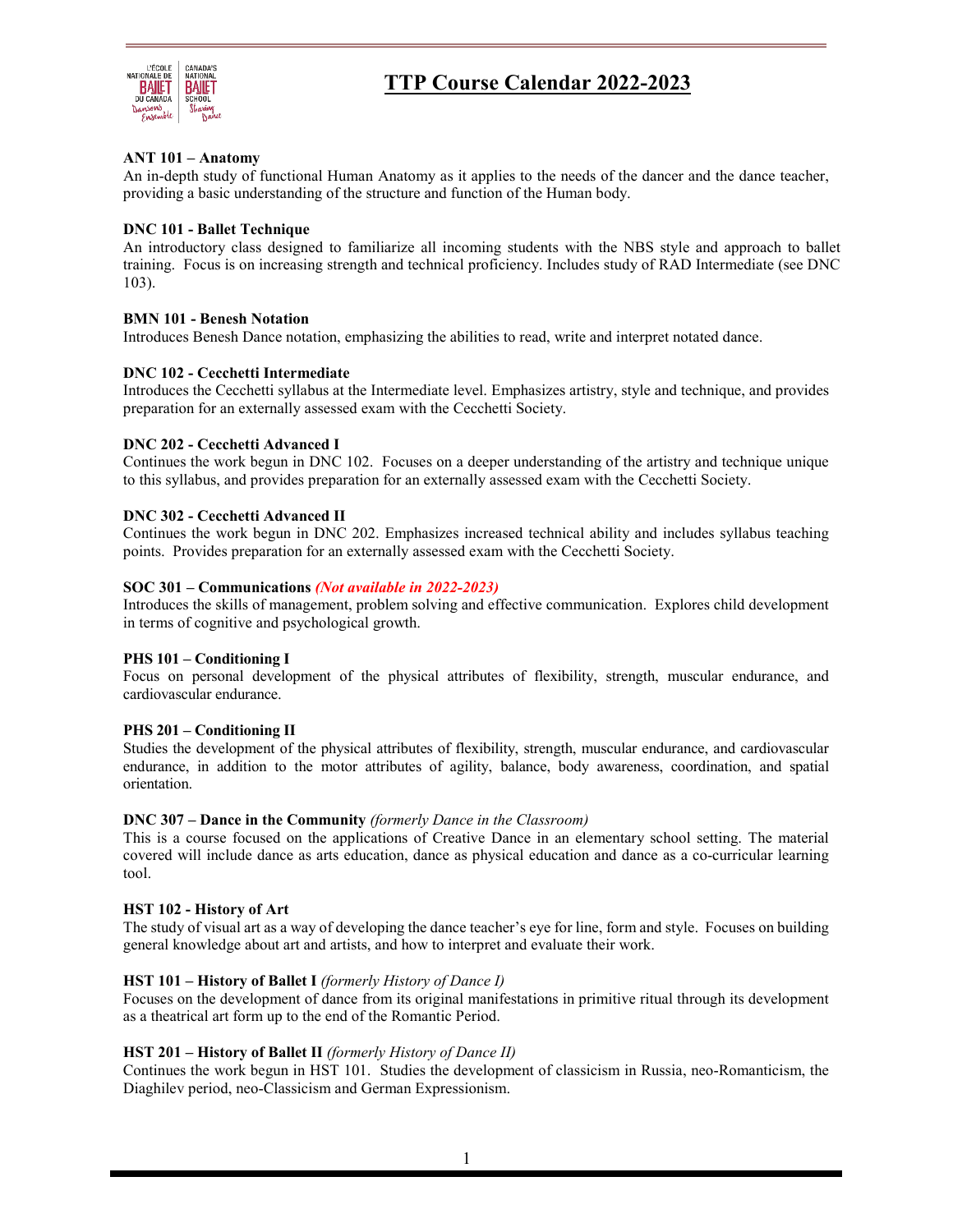# **HST 301 – History of Ballet III** *(formerly History of Dance III) (Not available in 2022-2023)*

Continues the work done in HST 201. Focuses on developments in dance in Europe and North America from the mid-twentieth century to the present day.

# **DNC 306 – Modern**

Explores the fundamental principles of modern dance including fall and recovery, articulation of the torso, use of the floor, and the development of the body as an expressive instrument. Focuses on physicality, use of space, phrasing and dynamics (2 year course).

# **MUS 101 - Music I**

An introduction to music theory concepts. Emphasizes the skills required to work effectively with a musician, and to integrate musical forms into practical dance class situations.

# **MUS 201 - Music II**

Continues the work begun in MUS 101. Focuses on rhythm and phrasing, unusual meters, and practical work highlighting effective communication with a musician.

# **MUS 202 - Music/Practicum II**

Studies the practical application of music knowledge in a classroom environment. Focuses on selecting appropriate music, demonstrating counts and phrasing, and communicating with a musician within the structure of a ballet class.

# **MUS 301 - Music/Practicum III** *(Not available in 2022-2023)*

Studies the practical application of music knowledge in a classroom environment. Focuses on selecting appropriate music, demonstrating counts and phrasing, and communicating with a musician within the structure of a ballet class.

# **DNC 104 - National Intermediate**

The study of traditional folk dance and an introduction to character dance. Provides preparation for an externally assessed examination with the Imperial Society of Teachers of Dancing, including style, partnering and patterning.

# **DNC 204 - National Advanced I**

Continues the work begun in DNC 104. Further exploration of European folkdance, with focus on theory, demonstration, and working with partners. Provides preparation for an externally assessed examination with the Imperial Society of Teachers of Dancing.

## **DNC 304 - National Advanced II** *(Not available in 2022-2023)*

Continues the work begun in DNC 204. Further exploration of European folkdance, with focus on theory, demonstration, and working with partners. Provides preparation for an externally assessed examination with the Imperial Society of Teachers of Dancing.

## **DNC 205 - National Associate**

Introduces the ISTD National Dance Associate syllabus. Focuses on the dances in the Primary to Intermediate levels as a basis for teaching. Provides preparation for the Associate level examination of the Imperial Society of Teachers of Dancing National Dance Branch.

# **PED 101 - NBS Curriculum I**

Introduces the NBS curriculum and approach to teaching in the Associates Program. Focuses on the Primary Ballet to Certificate 6 vocabulary, and includes practicum sessions.

## **PED 201 - NBS Curriculum II**

Continues the work begun in PED 101. Focuses on Level I and II of the seven year curriculum of the NBS Full Time Ballet & Academic Program.

## **PED 301 - NBS Curriculum III**

Continues the work covered in PED 201. Focuses on the NBS curriculum for Levels II – IV, and encourages a process of critical thinking about how the mechanics of dance translate into defined goals.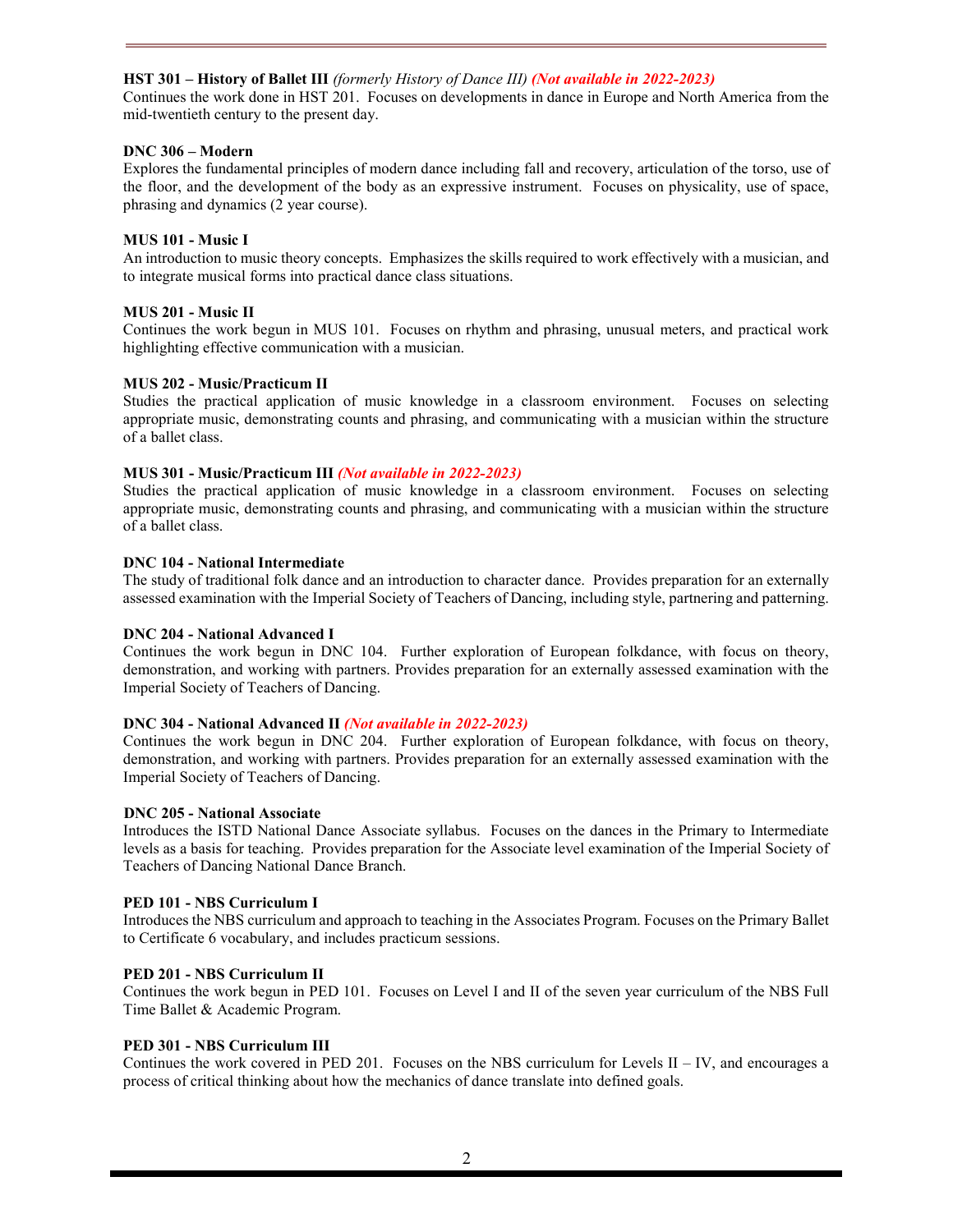# **PED 401 - NBS Curriculum IV**

Offers an advanced study of the NBS curriculum. This course is offered to students in the  $2<sup>nd</sup>$  year of the Professional Dancer Program, and requires a high level of technical proficiency and understanding.

# **PED 102 – Pedagogy I Cecchetti**

Studies the syllabus of the Cecchetti Society. Focuses on developing a technical and stylistic understanding of the material covered in Grades 1-6.

# **PED 302 - Pedagogy III Cecchetti** *(Not available in 2022-2023)*

Continues the work begun in PED 102. Focuses on the principles of teaching, using the pianist and music in teaching, analysis of vocabulary, class content and structure, and demonstration techniques. Students work towards the Associate level teaching qualification.

# **PED 103 - Pedagogy I RAD**

Studies the syllabus of the Royal Academy of Dance Pre Primary through to Grade 5, and Intermediate Foundation, boys and girls. Emphasizes the systematic and logical progression of dance movements in the RAD syllabus.

# **PED 303 - Pedagogy III RAD** *(Not available in 2022-2023)*

Continues the work begun in PED 103. Focuses on the principles of teaching, using the pianist and music in teaching, analyzing vocabulary, class content and structure, and demonstration techniques. Students work toward obtaining Registered Teacher Status with the RAD.

# **DNC 103 –- RAD Advanced**

DNC 103 is a one term course based on the syllabus of the Royal Academy of Dance Advanced Foundation Level, which culminates in an externally assessed examination with the RAD. Artistry and technical application are an integral part of the course and students are expected to have a thorough knowledge of both the girls and boys syllabus. A successful result allows continuation to the Advanced 1 level.

# **DNC 203 –- RAD Advanced**

DNC 203 is 2nd/3rd year course based on the syllabus of the Royal Academy of Dance Advanced 1 Level taking place during the second term of the school-year. For those who have progressed sufficiently, this culminates in an optional, externally assessed examination with the RAD. Artistry and technical application is an integral part of these courses and students are expected to have a thorough knowledge of the girls' syllabus by year end. A successful result allows continuation to the Advanced 2 level.

## **DNC 303 - RAD Advanced B**

Continues the work begun in DNC 203. Focuses on artistry and technical application of the RAD syllabus material. Provides preparation for an externally assessed exam with the RAD.

## **TCH 304 - Repertoire Studies** *(Not available in 2022-2023)*

Provides an in depth look at composition and basic choreography and the teaching of pointe work. Also offers an introduction to Pas de Deux, and classical repertoire.

## **TCH 204 - Studio to Stage**

Offers a grounding in theatrical design and production, preparation for the job search process and an overview of topics and resources needed in business management.

## **TCH 101 - Teaching Methodology in Action I**

Offers the opportunity to observe and assist in NBS student dance classes. Students monitor class and student progression, and learn teaching skills from experienced NBS Staff. A portfolio is submitted, which documents material observed in both AP and PBP. Includes observing and assisting credits: Associates Program, Professional Ballet Program.

# **TCH 201 -Teaching Methodology in Action II**

Continues the work begun in TCH 101. Offers the opportunity to assist in NBS student dance classes. Students monitor class and student progression, and learn teaching skills from experienced NBS Staff. A portfolio is submitted, which documents material observed in both AP and PBP. Includes assisting credits: Associates Program, Professional Ballet Program.